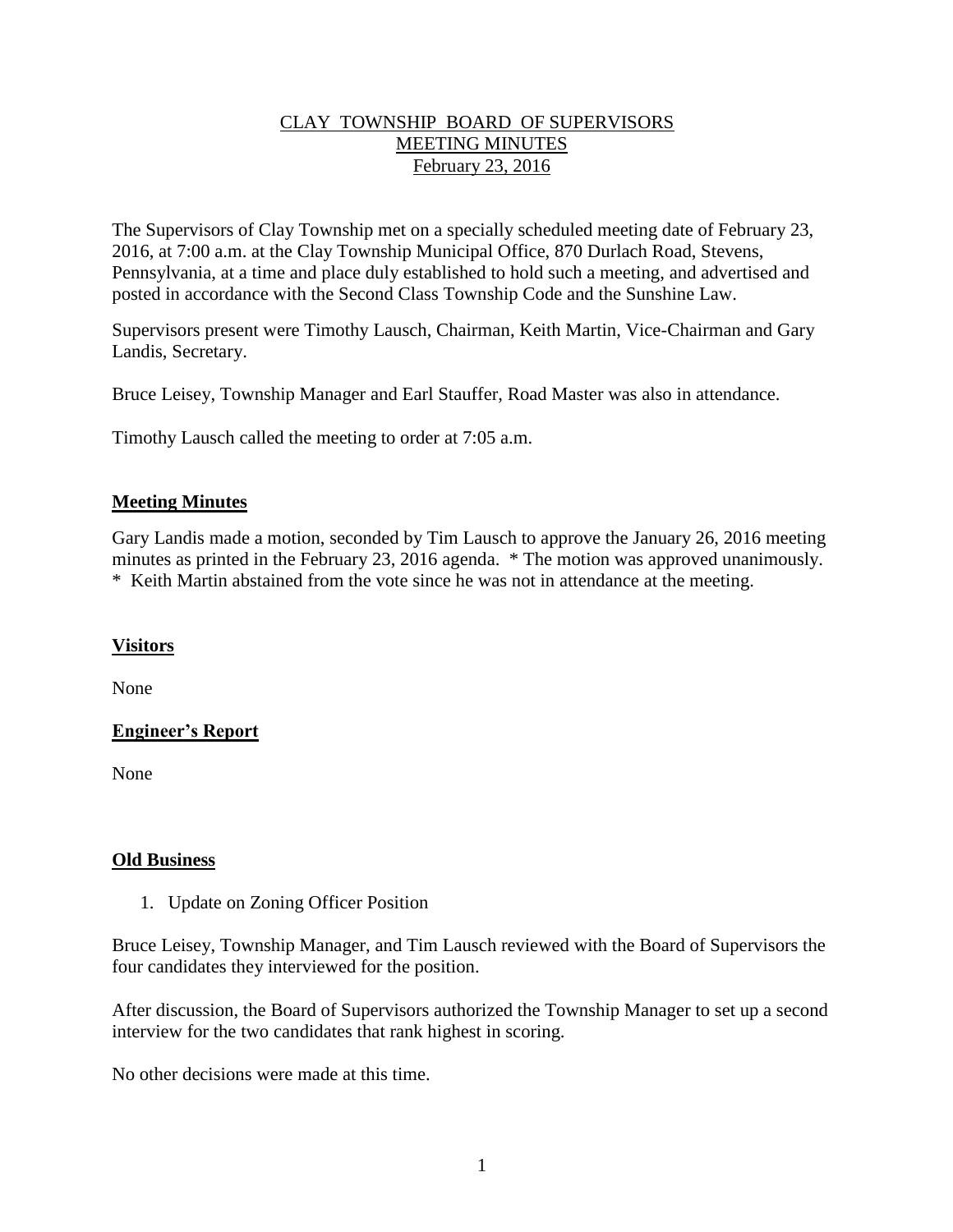2. Update on Appointment of Planning Commission Member

Bruce Leisey, Township Manager, informed the Board of Supervisors that this appointment is on hold until the Zoning Officer position is filled.

3. Update on Stahl Retirement Recognition

Bruce Leisey reviewed the event details with the Board of Supervisors. The drop-in is scheduled for Thursday, February 25, 2016 from 5:00 – 7:00 PM.

4. Update on Safety Committee

Bruce Leisey will circulate dates available to meet to all Safety Committee members.

#### **New Business**

1. Approve Mobile Home Permits for 2016

After review, Keith Martin made a motion, seconded by Gary Landis to approve 2016 Mobile Home Park Renewal Permits. \* The motion was approved unanimously.

Signed copies of the renewal permits will be sent out to the Park Owners.

2. E-Mail Address for Board of Supervisors

After discussion, It was agreed that Bruce Leisey will coordinate the set-up of the email accounts for the Board of Supervisors.

3. 2015 Municipal Wasteload Management Report

Bruce Leisey, Township Manager, informed the Board of Supervisors that Hanover Engineering and Clean Water are working on a response to the August 4, 2014 letter from DEP to include in the 2015 Report.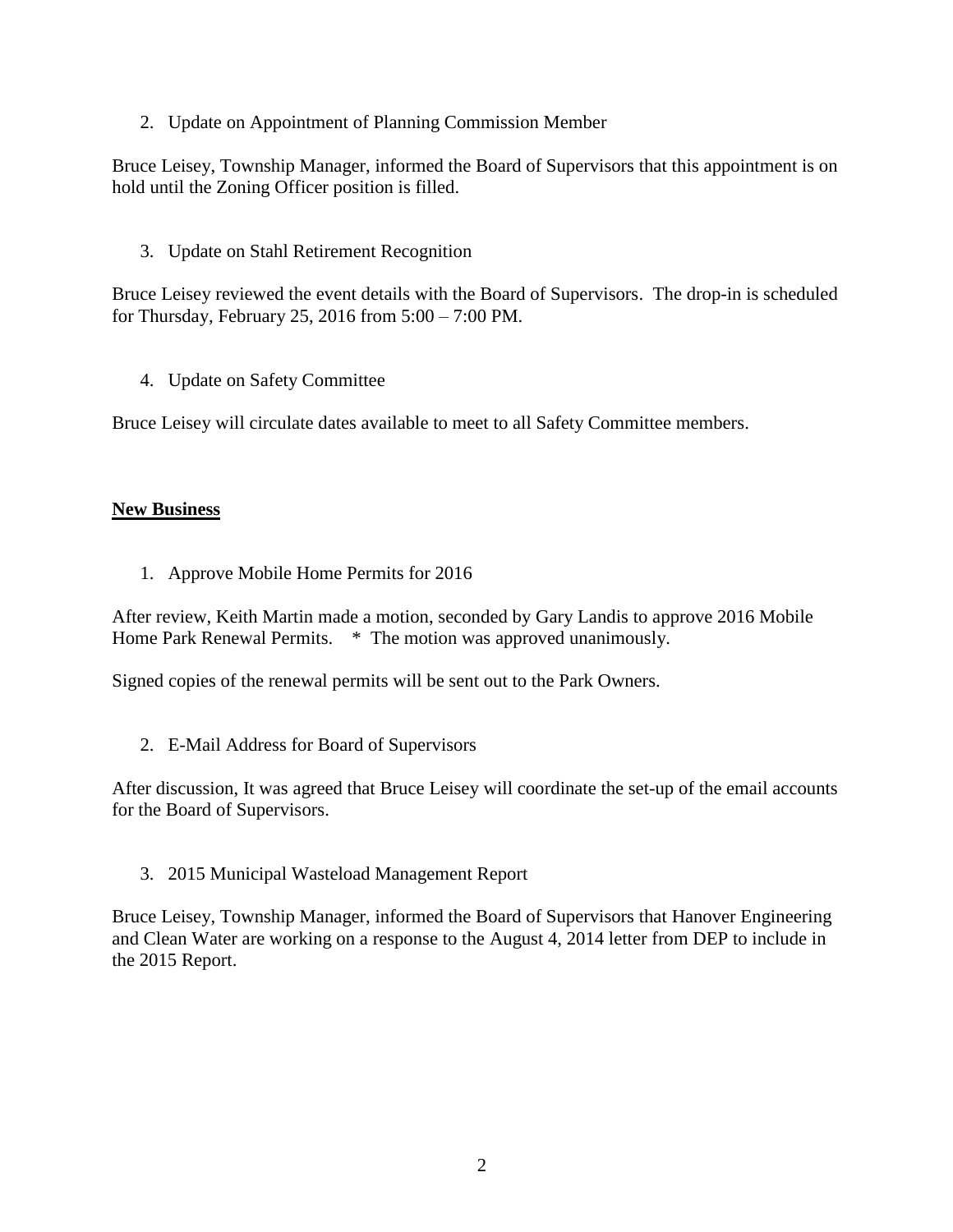#### 4. Cinders

Bruce Leisey, Township Manager, will modify the MS4 report to state cinders collected off streets will be stored at the Public Works property until Township Staff can get clarification if they can be used on stone roads in the Township.

### 5. Summer Public Works Employees

Bruce Leisey, Township Manager, will run ad in the Shopping News for the position. It was also discussed that Jeremy Kachel who was employed last summer would be interested in a position again this summer.

### **Bills to be Paid**

Gary Landis made a motion, seconded by Tim Lausch to pay General Fund bills in the amount of \$82.24. \* The motion was approved unanimously.

Gary Landis made a motion, seconded by Tim Lausch to pay REC Fund bills in the amount of \$45.88. \* The motion was approved unanimously.

#### **Executive Session**

Gary Landis made a motion, seconded by Tim Lausch to enter into Executive Session at 8:30 AM to discuss Potential Litigation. \* The motion was approved unanimously.

Gary Landis made a motion, seconded by Tim Lausch to exit Executive at 9:00 AM. \* The motion was approved unanimously.

# **Adjournment**

Gary Landis made a motion, seconded by Tim Lausch, to adjourn the meeting at 9:02 a.m. \*The motion was approved unanimously.